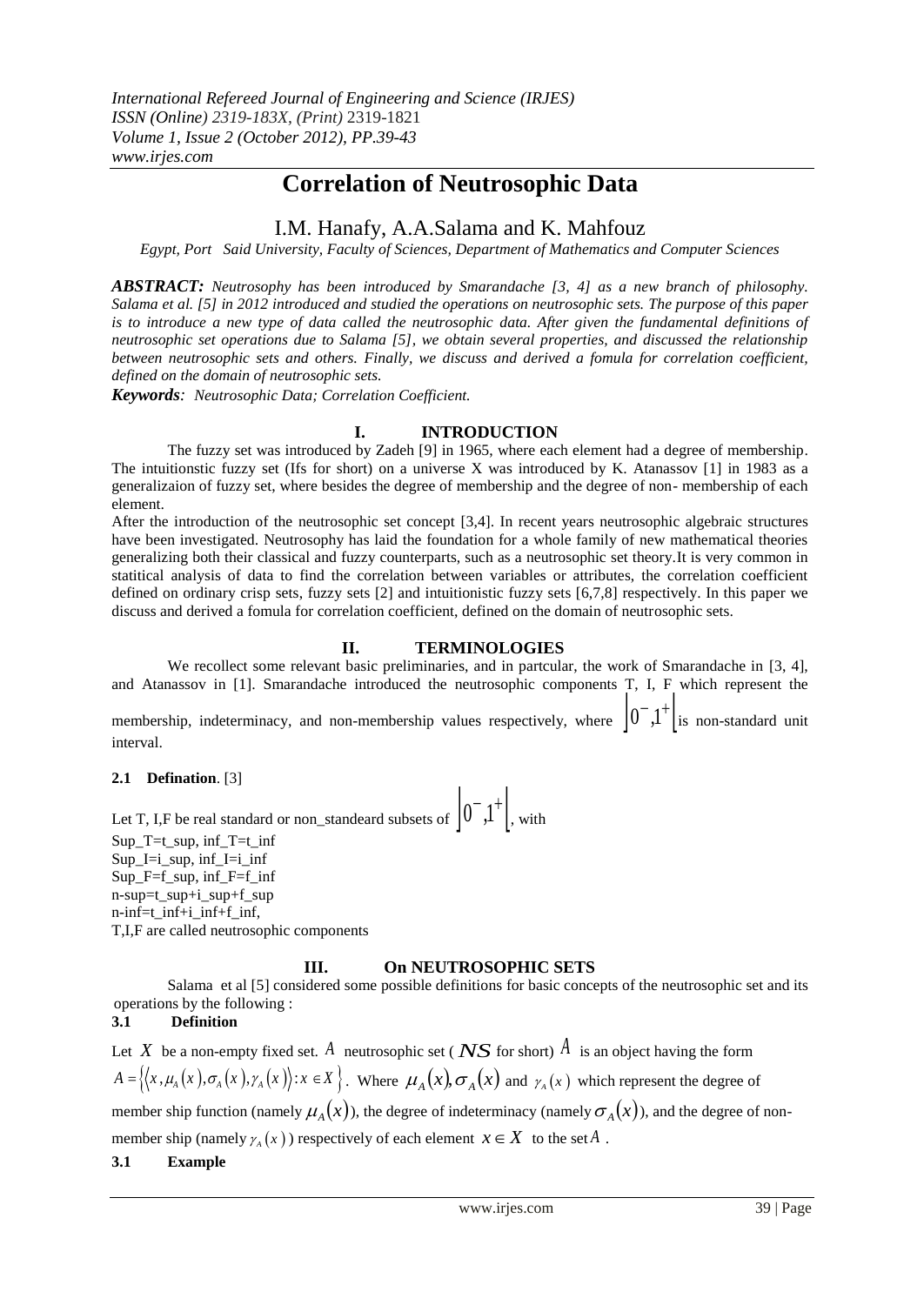Every intuitionistic fuzzy set A a non empty set is obviously a nuetrosophic set having the form  $A = \{ (x, \mu_A(x), \sigma_A(x), 1 - \mu_A(x)) : x \in X \}$ 

#### **3.1 Remark**

A neutrosophic set  $A = \{ \langle x, \mu_A(x), \sigma_A(x), \gamma_A(x) \rangle : x \in X \}$  can be defined an ordered triple  $\langle \mu_A, \sigma_A, \gamma_A \rangle$ 

in  $\left]$ <sup>-</sup>0,1<sup>+</sup> $\left[ \begin{array}{c} 3 \\ 3 \end{array} \right]$  on. X.

# **3.2 Remark**

For the sake of simplicity, we shall use the symbol  $A = \langle x, \mu_A, \sigma_A, \gamma_A \rangle$  for the NS

#### .**3.2 Example**

Every Ifs  $A$  an non-empty set  $X$  is obviously on  $NS$  having the

form  $A = \{ \langle x, \mu_A(x), 1 - (\mu_A(x) + \gamma_A(x)), \gamma_A(x) \rangle : x \in X \}$ 

 Since our main purpose is to construct the tools for developing neutrosophic set and neutrosophic data, we must introduce the two neutrosopohic sets  $0_N$  and  $1_N$  in X

as follows: may be dof-

$$
0_N
$$
 may be defined as:  
(0)  $0 = 1/x$  0.01 $\forall x \in \mathbb{R}$ 

$$
(0_1)
$$
  $0_N = \{(x, 0, 0, 1): x \in X$ 

$$
(0_2) \quad 0_N = \left\{ \left\langle x, 0, 1, 1 \right\rangle : x \in X \right\}
$$

$$
(0_3)
$$
  $0_N = \{(x, 0, 1, 0) : x \in X\}$ 

$$
(0_4)
$$
  $0_N = \{(x, 0, 0, 0) : x \in X\}$ 

 $1_N$  may be defined as:

$$
(11) 1N = {x, 1, 0, 0}: x \in X
$$

$$
(1_2) \ \ 1_N = \{ \langle x, 1, 0, 1 \rangle : x \in X \ \}
$$

$$
(1_3) \ \ 1_N = \{ \langle x, 1, 1, 0 \rangle : x \in X \ \}
$$

$$
(1_4)
$$
  $1_N = \{ (x, 1, 1, 1) : x \in X \}$ 

# **3.2 Definition**

Let  $A = \langle x, \mu_A(x), \gamma_A(x), \sigma_A(x) \rangle$  a *NS* on *X*, then the complement of the set *A*  $(C(A))$ , for short  $(A)$  may be defined as three kinds of complements

 $(C_1) C(A) = \{ (x, 1 - \mu_A(x), 1 - \sigma_A(x), 1 - \nu_A(x)) : x \in X \},$  $(C_2)$   $C(A) = \{ (x, v_A(x), \sigma_A(x), \mu_A(x)) : x \in X \}$  $(C_3)$   $C(A) = \{ (x, v_A(x), 1 - \sigma_A(x), \mu_A(x)) : x \in X \}$ 

One can define several relations and operations between two neutrosophic sets follows:

#### **3.3 Definition**

Let X be a non-empty set, and two neutrosophics A and B in the form  $A = \langle x, \mu_A(x), \sigma_A(x), \gamma_A(x) \rangle$ ,

 $B = \langle x, \mu_B(x), \sigma_B(x), \gamma_B(x) \rangle$ , then we may consider two possible definitions for subsets  $(A \subseteq B)$ 

 $(A \subseteq B)$  may be defined as

(1) 
$$
A \subseteq B \Leftrightarrow \mu_A(x) \le \mu_B(x), \gamma_A(x) \ge \gamma_B(x)
$$

and 
$$
\sigma_A(x) \leq \sigma_B(x) \quad \forall x \in X
$$

$$
(2) A \subseteq B \Leftrightarrow \mu_A(x) \le \mu_B(x), \forall x \in A
$$
  

$$
(2) A \subseteq B \Leftrightarrow \mu_A(x) \le \mu_B(x), \gamma_A(x) \ge \gamma_B(x) \text{ and }
$$

 $\sigma_{A}(x) \geq \sigma_{B}(x)$ 

# **3.1 Proposition**

For any neutrosophic set  $A$  the following are holds  $(1)$   $0_N \subseteq A$ ,  $0_N \subseteq 0_N$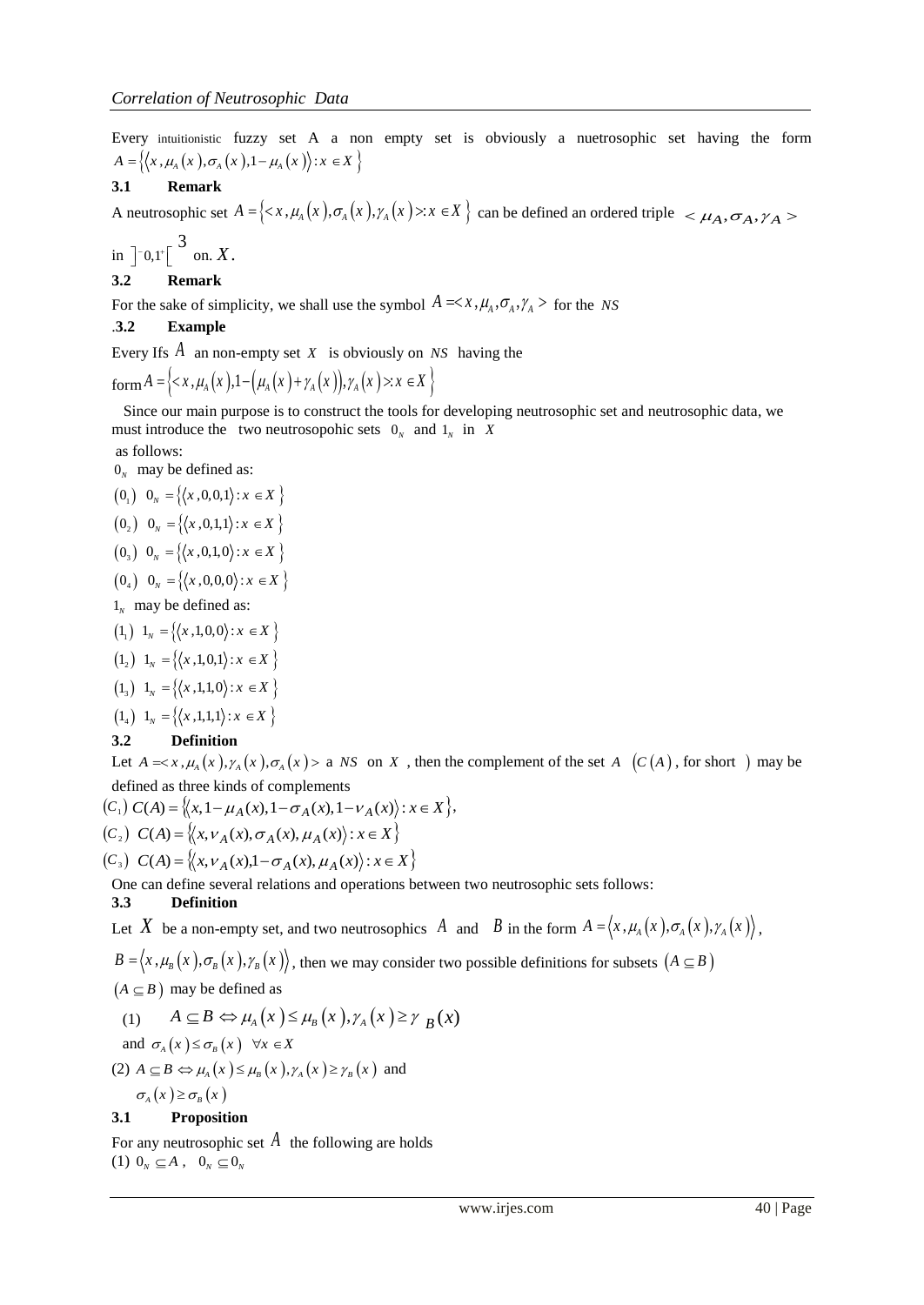$(2)$   $A \subseteq I_N$ ,  $1_N \subseteq I_N$ **3.4 Definition** Let *X* be a non-empty set, and  $A = \langle x, \mu_A(x), \gamma_A(x), \sigma_A(x) \rangle$ ,  $B = \langle x, \mu_B(x), \sigma_B(x), \gamma_B(x) \rangle$  are *NSS*. Then (1)  $A \cap B$  may be defined as: *I A*  $|B|$  may be defined as:<br>  $(I_1)$  *A*  $\bigcap B =$  $\gamma_{A} (x), \gamma_{B} (x)$  $\begin{aligned} I_A(x) \cdot I_B(x) > I_B(x) \\ (I_2) \quad A \cap B &= < x \,, \mu_A(x) \land \mu_B(x) \,, \sigma_A(x) \land \sigma_B(x) \,, \end{aligned}$  $\gamma_{A} (x) \vee \gamma_{B} (x)$  $\gamma_A(x) \vee \gamma_B(x) >$ <br>  $(I_3)$   $A \cap B = ,$  $\gamma_A(x) \vee \gamma_B(x)$ (2)  $A \cup B$  may be defined as:  $(U_1)$  *A*  $\bigcup B = \langle x, \mu_A(x) \vee \mu_B(x), \sigma_A(x) \vee \sigma_B(x) \rangle$  $\gamma_A(x) \wedge \gamma_B(x)$  $(U_2)$   $A \cup B = \langle x, \mu_A(x) \vee \mu_B(x), \sigma_A(x) \wedge \sigma_B(x) \rangle$  $\gamma_A(x) \wedge \gamma_B(x)$ (3)  $\left[\right] A = \langle x, \mu_A(x), \sigma_A(x), 1 - \mu_A(x) \rangle$ (4)  $\langle A \rangle$  =  $\langle A \rangle$  ,  $\langle A \rangle$  ,  $\langle A \rangle$  ,  $\langle A \rangle$  ,  $\langle A \rangle$  ,  $\langle A \rangle$  =  $\langle A \rangle$  +  $\langle A \rangle$  +  $\langle A \rangle$  +  $\langle A \rangle$  +  $\langle A \rangle$  +  $\langle A \rangle$  +  $\langle A \rangle$  +  $\langle A \rangle$  +  $\langle A \rangle$  +  $\langle A \rangle$  +  $\langle A \rangle$  +  $\langle A \rangle$  +  $\langle A \rangle$  +  $\langle A \rangle$  +  $\langle A \rangle$ 

 We can easily generalize the operations of intersection and union in Definition 3.4 to arbitrary family of neutrosophic sets as follows:

#### **3.5 Definition**

Let  $\{Aj : j \in J\}$  be a arbitrary family of neutrosophic sets in X, then

(1) 
$$
\bigcap A_j
$$
 may be defined as:

(i) 
$$
\bigcap A_j = \Big\langle x, \bigwedge_{j \in J} \mu_{A_j}(x), \bigwedge_{j \in J} \sigma_{A_j}(x), \vee \gamma_{A_j}(x) \Big\rangle
$$

(ii) 
$$
\bigcap Aj = \langle x, \wedge \mu_{Aj}(x), \vee \sigma_{Aj}(x), \vee \gamma_{Aj}(x) \rangle
$$

(2)  $\bigcup$ *Aj* may be defined as:

$$
(i) \cup A_j =
$$

 $(iii)$   $\bigcup A_j =$ 

#### **3.6 Definition**

Let  $A$  and  $B$  are two neutrosophic sets then

 $A|B$  may be defined as

$$
A | B = \langle x, \mu_A \wedge \gamma_B, \sigma_A(x) \sigma_B(x), \gamma_A \vee \mu_B(x) \rangle
$$

#### **3.2 Proposition**

For all  $A, B$  two neutrosophic sets then the following are true

- (1)  $A \subseteq B \implies C(B) \subseteq C(A), C(C(A)) = A$
- $C(1_X) = O_X$ ,  $C(O_X) = 1_X$
- (3)  $C(A \cap B) = C(A) \cup C(B)$
- (4)  $C(A \cup B) = C(A) \cap C(B)$

# **3.1 Corollary**

Let  $A, B, C$  be are neutrosophic in X. Then

- i)  $A \subseteq B$  and  $C \subseteq D \implies A \cup C \subseteq B \cup D$  and  $A \cap C \subseteq B \cap D$
- ii)  $A \subseteq B$  and  $A \subseteq C \implies A \subseteq B \cap C$
- iii)  $A \subseteq C$  and  $B \subseteq C \implies A \cup B \subseteq C$

iv) 
$$
A \subseteq B
$$
 and  $B \subseteq C \Rightarrow A \subseteq C$ 

**Proof**. It is clear from the definition.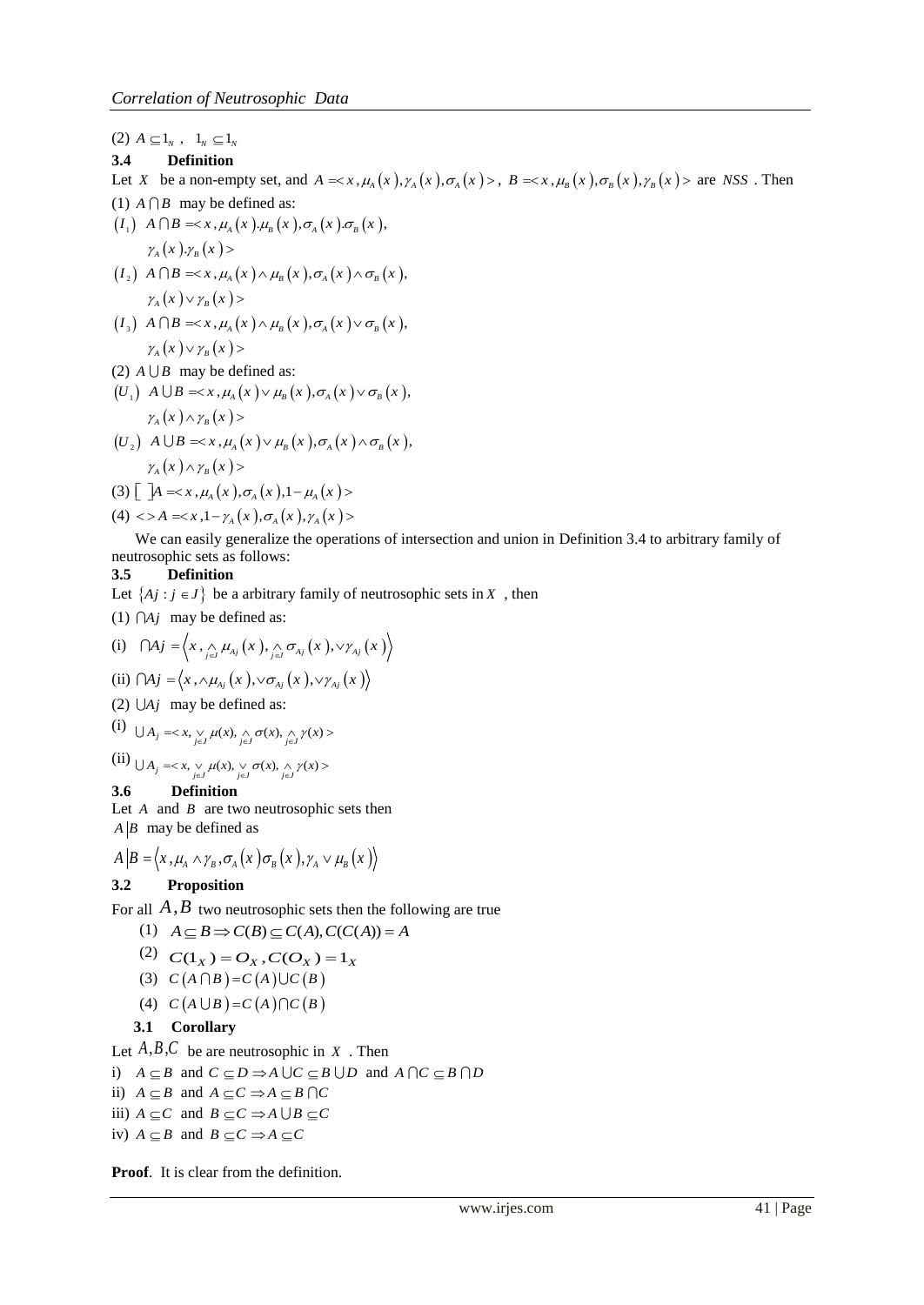#### **IV. Correlation of two neutrosophic sets.**

 If we have a random from a crisp set with corresponding of triple membersihp grads of two nuetrosophic sets we have interest in very likely we will compare the grads of membersihip functions of neutrosophic sets to see if there is any linear relationship between the two nuetrosophic sets, we need a formula for the sample correlation cofficient of two nuetrosophic sets to show the relationship between them.

#### **4.1 Definition**

For A and B are two neutrosophic sets in a finite space  $X = \{x_1, x_2, ..., x_n\}$ , we define the correlation of neutrosophic sets A and B as follows:

$$
CN(A, B) = \sum_{i=1}^{n} [( \mu_A(x_i) \mu_B(x_i) + \sigma_A(x_i) \sigma_B(x_i) + \nu_A(x_i) \nu_B(x_i) )]
$$

and the correlation cofficient of A and B given by<br>  $P(A, B) = \frac{CN(A, B)}{B}$ 

$$
R(A, B) = \frac{CN(A, B)}{(T(A).T(B))^{\frac{1}{2}}}
$$

Where

$$
T(A) = \sum_{i=1}^{n} \left( \mu^{2} A(x_{i}) + \sigma^{2} A(x_{i}) + \nu^{2} A(x_{i}) \right)
$$
  

$$
T(B) = \sum_{i=1}^{n} \left( \mu^{2} B(x_{i}) + \sigma^{2} B(x_{i}) + \nu^{2} B(x_{i}) \right)
$$

The follwoing Proposition is immediate from the definition

#### **4.1 Proposition**

For all A, B are two neutrosophic sets in a finite space X we have  $ii$ ) If  $A = B$ , then  $R(A, B) = 1$  $i) CN(A, B) = CN(B, A), R(A, B) = R(B, A)$ The following Therem generalizes both Therem 1.2. [2] and Proposion 2.3. [5].

#### **4.1 Theorem**

For neutrosophic sets  $A$  and  $B$  in  $X$ , we have

$$
R(A,B) = \frac{CN(A,B)}{(T(A).T(B))\frac{1}{2}} \in [0,1^+]
$$

**Proof.**

Since  $CN(A, B) \ge 0$ , we need only to show that  $CN(A, B) \le (CN(A, A))^{1/2} (CN(B, B))^{1/2}$  If we denoted by the usual dot product in  $\mathfrak{R}^2$ , then

$$
CN(A, B) = \sum_{i=1}^{n} \left[ \left( \mu_A(x_i) \mu_B(x_i) + \sigma_A(x_i) \sigma_B(x_i) + \nu_A(x_i) \nu_B(x_i) \right) \right] \le
$$
  

$$
\sum_{i=1}^{n} \left( \left( \mu^2_A(x_i) + \sigma^2_A(x_i) + \nu^2_A(x_i) \right) \frac{1}{2} \left( \left( \mu^2_B(x_i) + \sigma^2_B(x_i) + \nu^2_B(x_i) \right)^{1/2} \right) \right) \le
$$
  

$$
\left( \sum_{i=1}^{n} \left( \mu^2_A(x_i) + \sigma^2_A(x_i) + \nu^2_A(x_i) \right) \right)^{1/2} \left( \sum_{i=1}^{n} \left( \mu^2_B(x_i) + \sigma^2_B(x_i) + \nu^2_B(x_i) \right) \right)^{1/2} =
$$
  

$$
\left( (C(A, A))^1 / 2 (C(B, B))^1 / 2 \right)
$$

where the first inequality coms from Schwarz's inequality for  $\mathbb{R}^2$  and the second for  $L^2(X)$ . This completes the proof.

#### **4.1 Remark**

From the following counterexample, we can easily check that  $R(A, B) = 1$ , but  $A \neq B$ .

#### **4.1 Example**